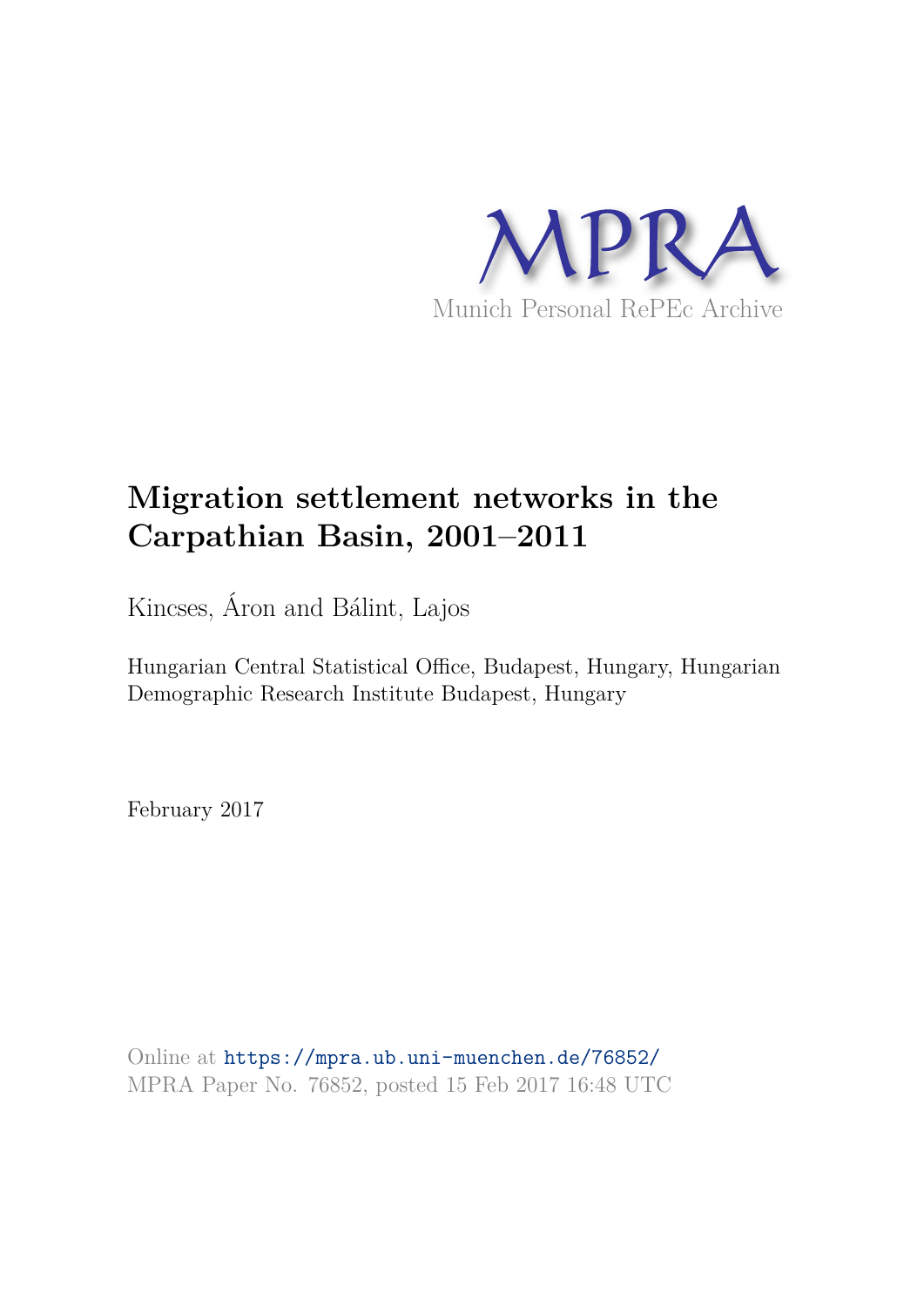## **Migration settlement networks in the Carpathian Basin, 2001–2011**

**Áron Kincses**  Statistical Office, Budapest, Hungary E-mail: aron.kincses@ksh.hu Looking at the relationship between the place of

Hungarian Demographic Research Institute Budapest, Hungary E-mail: balint@demografia.hu

Hungarian Central birth and current residential locations of foreign citizens arriving in Hungary from the neighbouring countries, in general, we establish that smaller migration distance involves migrants with a lower level of education, while preference for longer distances is determined by higher qualifications of migrants. The potential impact area of migrants grows in line with the education attainments of migrants.

> A scale-free settlement topology can be seen from the neighbouring countries of immigration to Hungary. This means that most of the settlements of Hungary have just a few links to settlements of neighbouring countries, from a migration point of view, while few Hungarian settlements have many connections. This finding also means that, instead of the national migration strategy, the subsidiary and the regional strategies can play a decisive role in the management of the international migration process.

**Introduction** 

The key to migration settlement networks is linking the source countries to the destination areas.

The analysis is based on the data on foreign nationals that is collected from the census and the Office of Immigration and Nationality. Establishing the linkage between the two databases has created an opportunity to connect the study on migration settlements with the detailed information material of the census on the subject.

In this study, we strive to show in detail the characteristics of the international migrants' settlement network in relation to Hungary and its neighbouring countries and connect them to the attributes of migrants.

Analysing the relationship between the Carpathian Basin migration source and destination areas, our aim is not only to explore the regional features of the flows

**Lajos Bálint** 

**Keywords:** international migration, Carpathian Basin, network analysis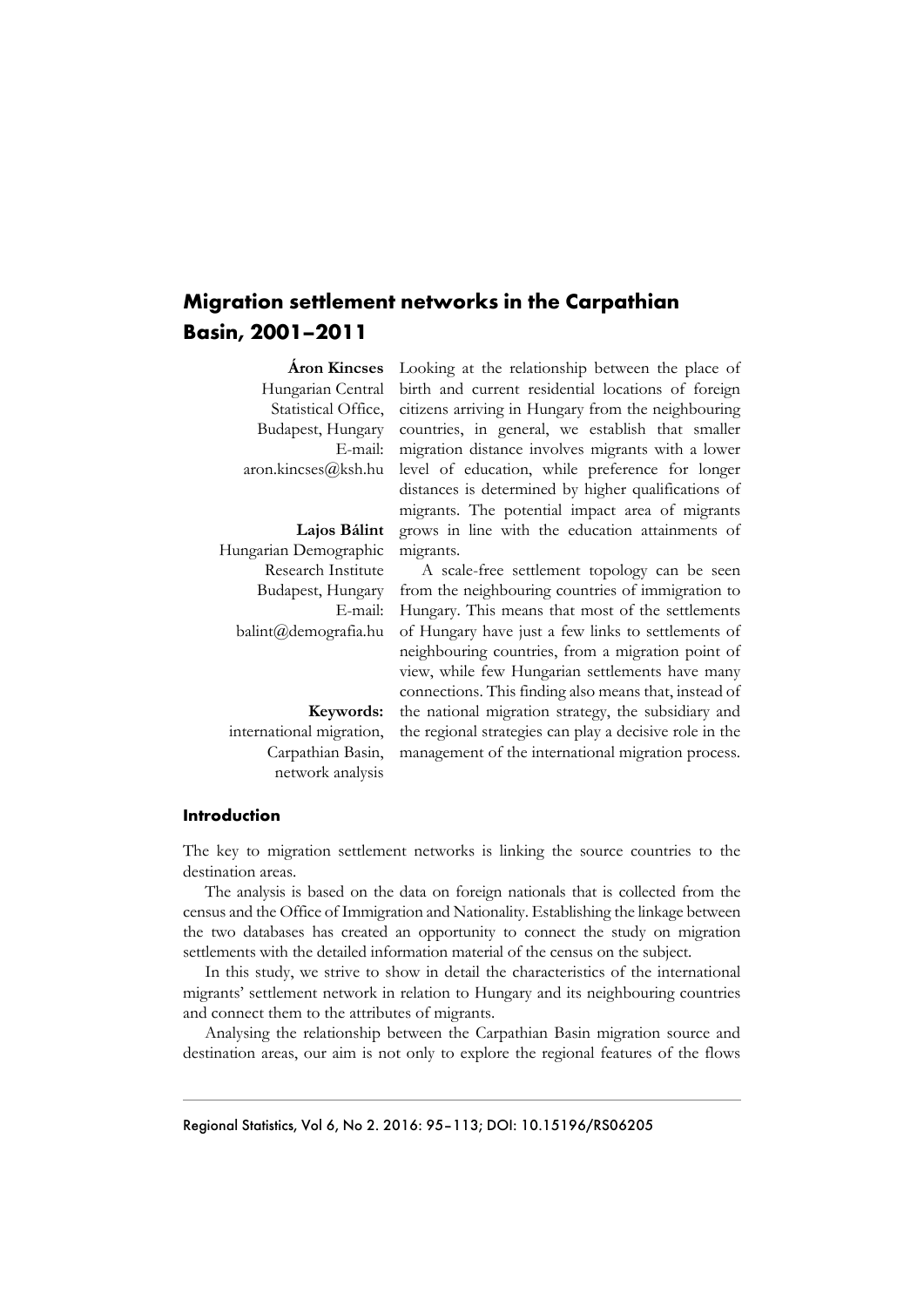between a given emigration country and Hungary but also to depict a general territorial network of contacts in an integrated way, simultaneously taking into account all the neighbouring countries. In this network, which is considered as the specific sub-network of the entire Carpathian Basin network, we will examine the settlement networks of the migrants, mostly of Hungarian ethnicity, arriving to Hungary. The question is whether it is characteristic that some parts of the aforementioned territorial network are increasingly 'utilised' by the foreign citizens living in Hungary and having specific demographic, labour market properties, or given territorial connections are independent of the characteristics of migrants.

### **Data, relations of source, and destination areas**

Census data represent a detailed demographic, labour market, and sociological data set on the population of migrant origin living in Hungary. However, information on the places of emigration and birth only country is available. Relevant Hungarian migration databases (database of Office of Immigration and Nationality and the HCSO data files) contain less information on the characteristics of migrants, but extend to their places of birth. The establishment of link between the two databases enables to connect the analysis on the emigration areas with the detailed census information material. The method is based on the use of a complex conversion key between databases, which assigns the municipalities in foreign places of birth<sup>1</sup> to the census data files according to the common variables (nationality, residence in Hungary, date of birth, gender, and marital status). Thus, although data on foreign settlements underlying the specific analyses was available, a separate classification became necessary. It is because such classification often contained the denominations of settlements or parts thereof in different languages.

Hereafter, we conduct a detailed examination of the relationship between the place of birth and current residence of foreign citizens coming to Hungary from neighbouring countries at Nomenclature of Territorial Units for Statistics (NUTS3) level<sup>2</sup> , using the 2001 and 2011 census data (Tóth 2013). As for Ukraine, instead of

<sup>&</sup>lt;sup>1</sup> As a first step, the two databases have been connected by all the five variables. With this method, most records could be corresponded to each other. In the second step, the non-connected rows have been unified with the help of four-element keys (citizenship, the settlement of the Hungarian residence, and two-element subsets of all threeelement variable sets). In some remaining (not connecting) cases, we have used the less differentiated level of district instead of the settlement of the Hungarian residence, thus elaborating five and four-element keys with this method. The application of this method resulted in formation of the new, interconnecting database.

<sup>&</sup>lt;sup>2</sup> This territorial classification is available for most countries, with the exception of Serbia and Ukraine. In case of Serbia, the most probable NUTS3 division is applied (For the territorial division of the Serbian Republic, the classification published in the 2011 Statistical Yearbook has been used. For detailed information, see: http://www.media.srbija.gov.rs/medsrp/dokumenti/SGS2011\_cyr.pdf), while in Ukraine such a classification does not exist. The 'oblaszt' level is more integrated and the 'rayon' is more detailed than this classification. A more defined division will be applied to *Transcarpathia as it has a distinguished role within Ukraine (the vast majority of migrants come from here).*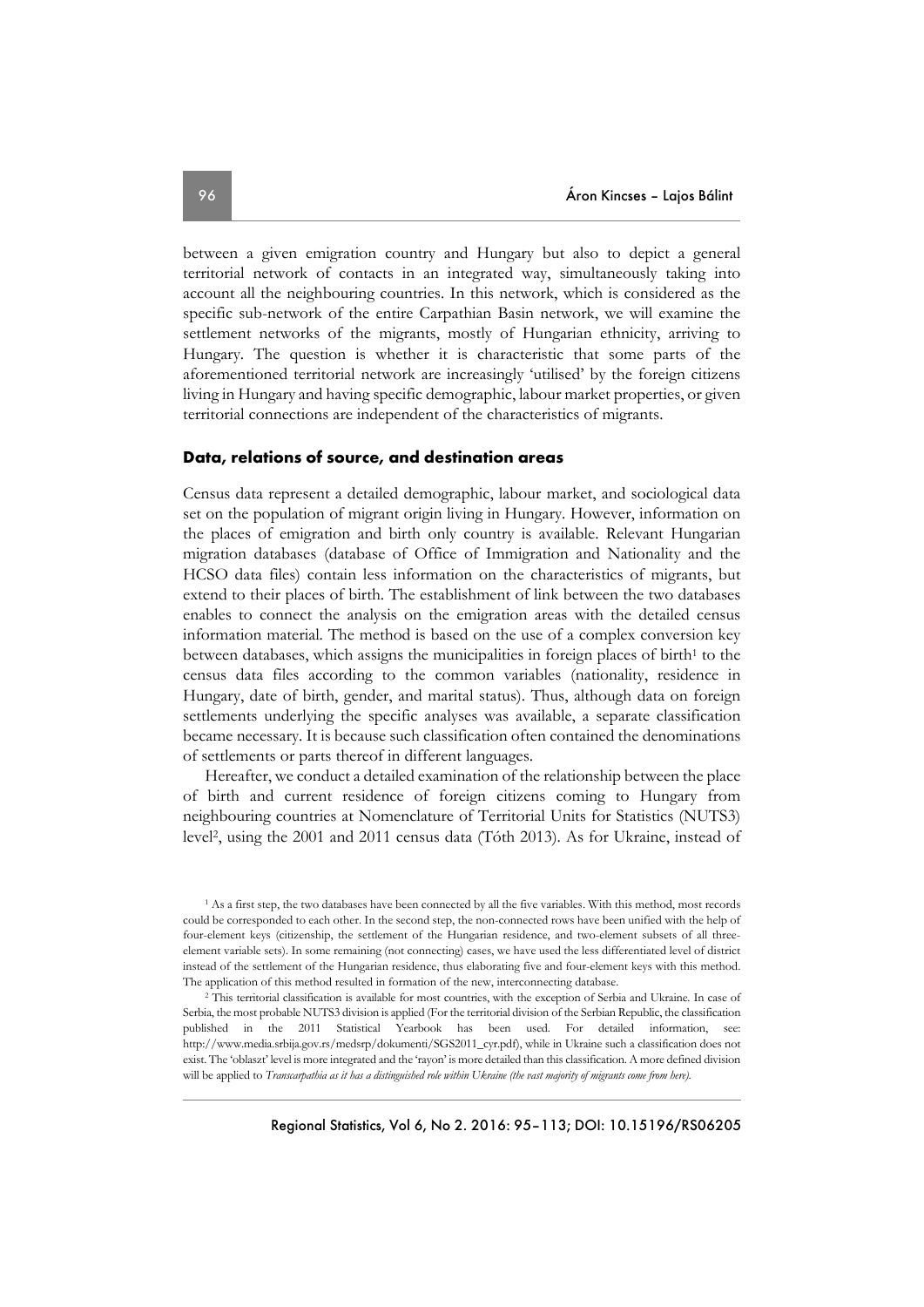the whole country – *due to its large size –* only Transcarpathia has been involved in the study since nearly 90% of Ukrainian migrants arrive from this region.

From the 161 regions established, in this manner significant concentrations can be observed in the matrix of migrations to the 19 Hungarian counties and Budapest. Extracting those region pairs, which contribute to the total turnover and have more than 0.5% of the total migration, we get a much tighter group than the previous one. Thus,  $43\%$  of migrations are concentrated in  $1\%$  of all the matrix cells  $(42x20=840)$ in 2011. This proportion increased by nine percentage points until 2011.

Central Hungary was the most attractive destination for those arriving from the counties of Transylvania in 2011. Nearly, 4% of all immigrations from Romania to Hungary took place between Harghita county and Budapest, while the share of moves between Mures County and Budapest was 3%. The border areas were of considerable importance as well, which can be explained partly by the phenomenon of circulation migration (Fercsik R 2008, Elijah S. et al, 2009, Illés S. et al, 2009) and partly by the ease that borders offer to migrants for maintaining a connect with family members staying at home (Rédei M 2007). Intensive flows (Anderson et al, 1999, Baranyi, B. et al. 2004, N. Hansen 1977; Van Geenhuizen, M. et al, 2001) and transnational areas were formed (Melegh, 2011) between the bordering counties. Among them, the most significant movements included North Backa, North Banat-Csongrád (2,37% and 1.16%) as well as Beregovo and Uzsgorod rayon-Szabolcs-Szatmár-Bereg county (2.42% and 1.35%). During the same period, a population of mostly Hungarian ethnicity came from the large emitting areas to Hungary.

The number of pairs of regions, which are affected by more than 0,5% by the migrations from neighbouring countries to Hungary showed an increase by 2011. The spaces of migratory relations increased in Hungary, with remoter parts of the neighbouring countries joining the source areas, thereby increasing the regional role of Trnava, Bratislava, Košice, Nitra districts, and Vienna'. (Estélyi K. et al. 2006). The significance of Budapest and Pest County further strengthened, while the weight of migration of Szabolcs-Szatmár-Bereg county and, to a certain extent, of Csongrád weakened. Generally, in these counties the number of migrants also increased, but not as much as in Central Hungary. By 2011, the migration ratios between Harghita, Mures, and Budapest continued to increase (3.8% and 4.5%, respectively). Generally, the cross-border relationship levels retreat. Often, those arriving from the proximity of the borders do not migrate to the neighbouring region of Hungary but to Central Hungary, which provides better structural (labour market and income) facilities.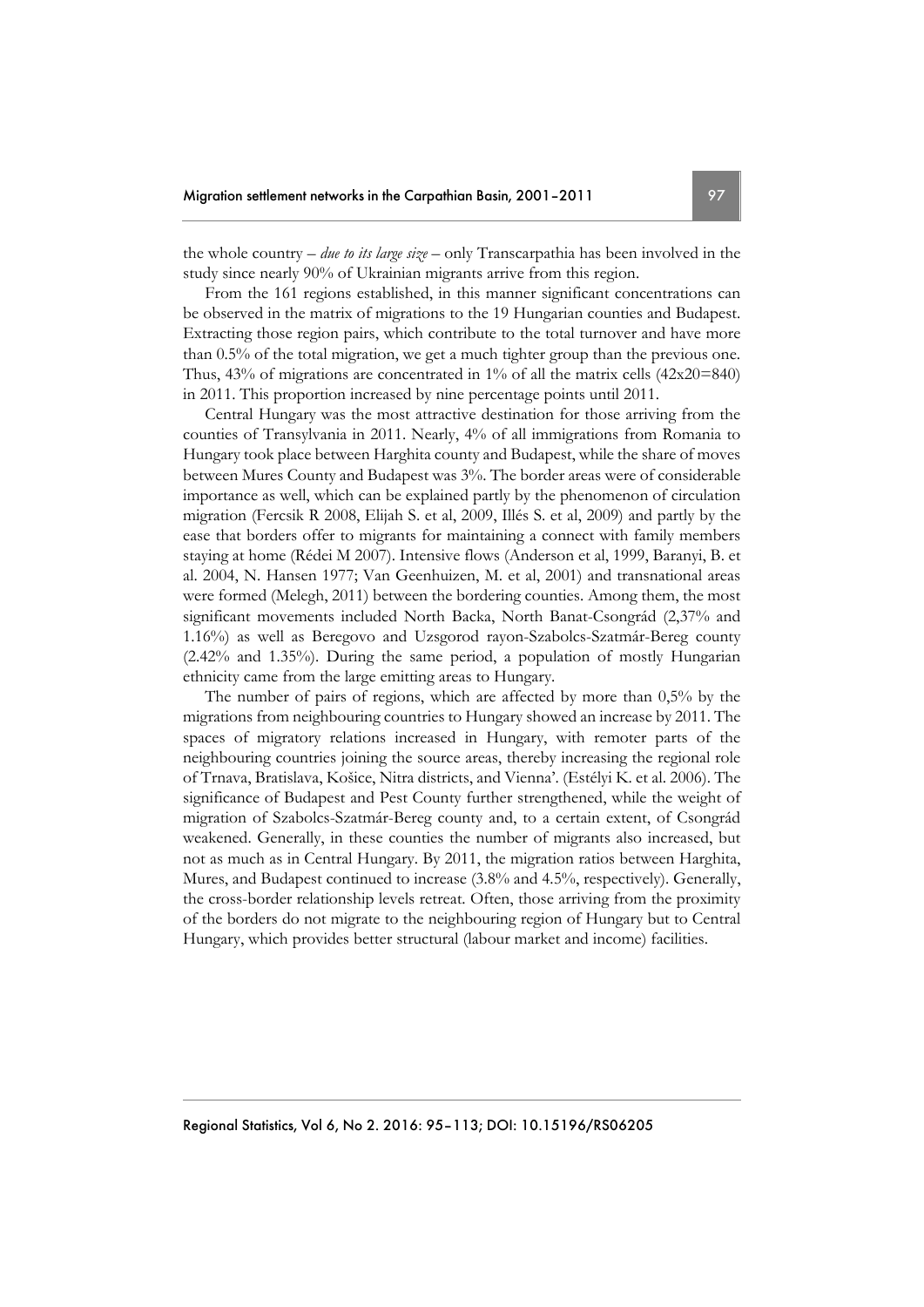| Table 1 |  |
|---------|--|
|---------|--|

|                                   |               |                 |       |               |       |                 |      | $\binom{0}{0}$                      |
|-----------------------------------|---------------|-----------------|-------|---------------|-------|-----------------|------|-------------------------------------|
| Foreign/<br>Hungarian<br>counties | Buda-<br>pest | Bács-<br>Kiskun | Békés | Csong-<br>rád | Fejér | Hajdú-<br>Bihar | Pest | Sza-<br>bolcs-<br>Szatmár-<br>Bereg |
| Bihor                             | 1.63          | 0.18            | 0.39  | 0.10          | 0.18  | 0.70            | 2.16 | 0.20                                |
| <b>Brasov</b>                     | 1.25          | 0.08            | 0.05  | 0.11          | 0.09  | 0.03            | 0.21 | 0.03                                |
| Cluj                              | 2.55          | 0.14            | 0.19  | 0.18          | 0.50  | 0.35            | 0.74 | 0.20                                |
| Covasna                           | 1.32          | 0.12            | 0.18  | 0.07          | 0.16  | 0.33            | 0.46 | 0.08                                |
| Harghita                          | 3.75          | 0.46            | 0.51  | 0.65          | 0.41  | 0.40            | 2.61 | 0.30                                |
| Maramures                         | 0.92          | 0.06            | 0.05  | 0.06          | 0.12  | 0.05            | 0.43 | 0.09                                |
| Mures                             | 2.77          | 0.44            | 0.47  | 0.65          | 0.29  | 0.32            | 0.91 | 0.22                                |
| Salaj                             | 1.00          | 0.06            | 0.04  | 0.04          | 0.16  | 0.23            | 0.25 | 0.06                                |
| Satu Mare                         | 1.92          | 0.11            | 0.15  | 0.16          | 0.34  | 0.72            | 0.37 | 0.84                                |
| Timis                             | 0.07          | 0.02            | 0.06  | 0.11          | 0.03  | 0.03            | 0.67 | 0.02                                |
| Trnava district                   | 0.51          | 0.00            | 0.02  | 0.02          | 0.00  | 0.02            | 0.12 | 0.03                                |
| Berehove rayon                    | 0.85          | 0.08            | 0.05  | 0.06          | 0.13  | 0.34            | 0.28 | 2.42                                |
| Vynohradiv rayon                  | 0.56          | 0.10            | 0.06  | 0.06          | 0.01  | 0.15            | 0.21 | 0.90                                |
| Uzshorod rayon                    | 0.67          | 0.06            | 0.11  | 0.03          | 0.10  | 0.30            | 0.42 | 1.35                                |
| Juznobacki district               | 0.79          | 0.36            | 0.10  | 0.85          | 0.08  | 0.02            | 0.08 | 0.02                                |
| Severnobacki district             | 0.71          | 0.50            | 0.30  | 2.37          | 0.11  | 0.05            | 0.12 | 0.01                                |
| Severnobanatski<br>district       | 0.68          | 0.48            | 0.14  | 1.16          | 0.45  | 0.13            | 0.32 | 0.01                                |

 **Proportions of major migration flows\*, 2001** 

\* Total number of those coming from the regions of all neighbouring countries to all Hungarian counties is 100%.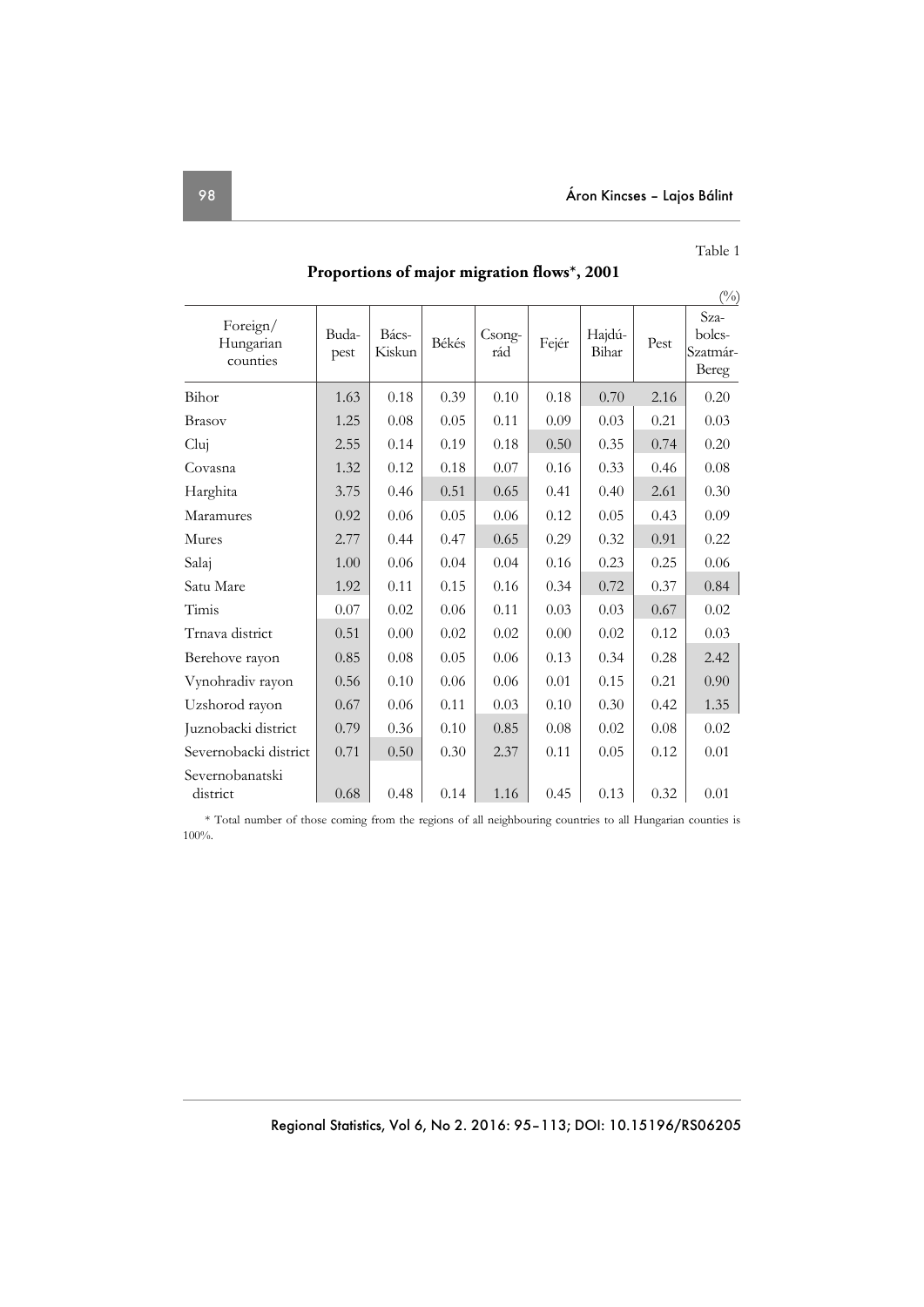## Table 2

 $(x)$ 

## **Proportions of major migration flows, 2011**

|                                   |               |                 |                                   |               |                           |                 |                                 |      | $(\%)$                                   |
|-----------------------------------|---------------|-----------------|-----------------------------------|---------------|---------------------------|-----------------|---------------------------------|------|------------------------------------------|
| Foreign/<br>Hungarian<br>counties | Buda-<br>pest | Bács-<br>Kiskun | Borsod-<br>Abaúj-<br>Zemp-<br>lén | Csong-<br>rád | Győr-<br>Moson-<br>Sopron | Hajdú-<br>Bihar | Komá-<br>rom-<br>Eszter-<br>gom | Pest | Sza-<br>bolcs-<br>Szat-<br>már-<br>Bereg |
| Bacau                             | 0.67          | 0.04            | 0.00                              | 0.16          | 0.03                      | 0.02            | 0.14                            | 0.50 | 0.00                                     |
| Bihor                             | 0.60          | 0.09            | 0.06                              | 0.47          | 0.19                      | 1.54            | 0.26                            | 0.52 | 0.41                                     |
| <b>Brasov</b>                     | 0.19          | 0.05            | 0.00                              | 0.01          | 0.05                      | 0.03            | 0.02                            | 0.76 | 0.16                                     |
| Cluj                              | 0.91          | 0.35            | 0.02                              | 0.03          | 0.02                      | 0.10            | 0.03                            | 0.43 | 0.03                                     |
| Covasna                           | 2.97          | 0.31            | 0.05                              | 0.32          | 0.28                      | 0.05            | 0.19                            | 1.81 | 0.02                                     |
| Harghita                          | 3.81          | 0.81            | 0.09                              | 0.25          | 0.54                      | 0.15            | 0.21                            | 3.53 | 0.16                                     |
| Hunedoara                         | 0.90          | 0.39            | 0.01                              | 0.11          | 0.01                      | 0.00            | 0.04                            | 0.21 | 0.01                                     |
| Mures                             | 4.52          | 0.70            | 0.09                              | 0.73          | 0.29                      | 0.17            | 0.14                            | 1.57 | 0.04                                     |
| Salaj                             | 1.43          | 0.07            | 0.03                              | 0.02          | 0.04                      | 0.38            | 0.01                            | 0.62 | 0.06                                     |
| Satu Mare                         | 1.77          | 0.19            | 0.06                              | 0.11          | 0.10                      | 0.40            | 0.08                            | 0.85 | 0.86                                     |
| Banska Byst-                      |               |                 |                                   |               |                           |                 |                                 |      |                                          |
| rica district                     | 0.55          | 0.01            | 0.12                              | 0.04          | 0.31                      | 0.04            | 0.06                            | 0.14 | 0.01                                     |
| Kosice district                   | 0.39          | 0.03            | 0.74                              | 0.03          | 0.26                      | 0.07            | 0.04                            | 0.08 | 0.08                                     |
| Trnava district                   | 0.65          | 0.01            | 0.02                              | 0.01          | 0.46                      | 0.06            | 0.07                            | 0.14 | 0.03                                     |
| Nitra district                    | 1.30          | 0.07            | 0.03                              | 0.04          | 0.96                      | 0.02            | 0.93                            | 0.44 | 0.03                                     |
| Bratislava<br>district            | 0.09          | 0.02            | 0.03                              | 0.00          | 1.09                      | 0.00            | 0.06                            | 0.03 | 0.00                                     |
| Berehove<br>rayon<br>Vynohradiv   | 2.68          | 0.13            | 0.12                              | 0.09          | 0.11                      | 0.25            | 0.10                            | 0.60 | 0.94                                     |
| rayon<br>Uzshorod                 | 0.94          | 0.09            | 0.09                              | 0.01          | 0.07                      | 0.21            | 0.05                            | 0.49 | 0.94                                     |
| rayon                             | 0.83          | 0.09            | 0.10                              | 0.02          | 0.01                      | 0.24            | 0.07                            | 0.22 | 0.52                                     |
| Severnobacki                      |               |                 |                                   |               |                           |                 |                                 |      |                                          |
| district                          | 1.02          | 0.75            | 0.02                              | 0.75          | 0.09                      | 0.01            | 0.00                            | 0.26 | 0.00                                     |
| Severnobanat-                     |               |                 |                                   |               |                           |                 |                                 |      |                                          |
| ski district                      | 0.66          | 0.29            | 0.04                              | 1.93          | 0.07                      | 0.04            | 0.03                            | 0.23 | 0.02                                     |
| Wien                              | 0.04          | 0.02            | 0.00                              | 0.01          | 0.56                      | 0.01            | 0.03                            | 0.08 | 0.00                                     |

The increasing attraction of the capital area is perceptible not only in the case of major emitting regions but also almost in the entire Carpathian Basin (Rédei M. 2009). This Hungarian area is *unequivocally* a destination for the migrants, even those coming from remote geographical destinations (Soltész B. et al. 2014). This statement is especially valid for working age migrants, those having higher education, working in leadership positions, and living in households without children. The major attraction of Central Hungary is a partial consequence of the magnitude of population and partially, in the most important way, due to its economic attractiveness: advantageous labour market and income positions. The focussed nature of flows underlines the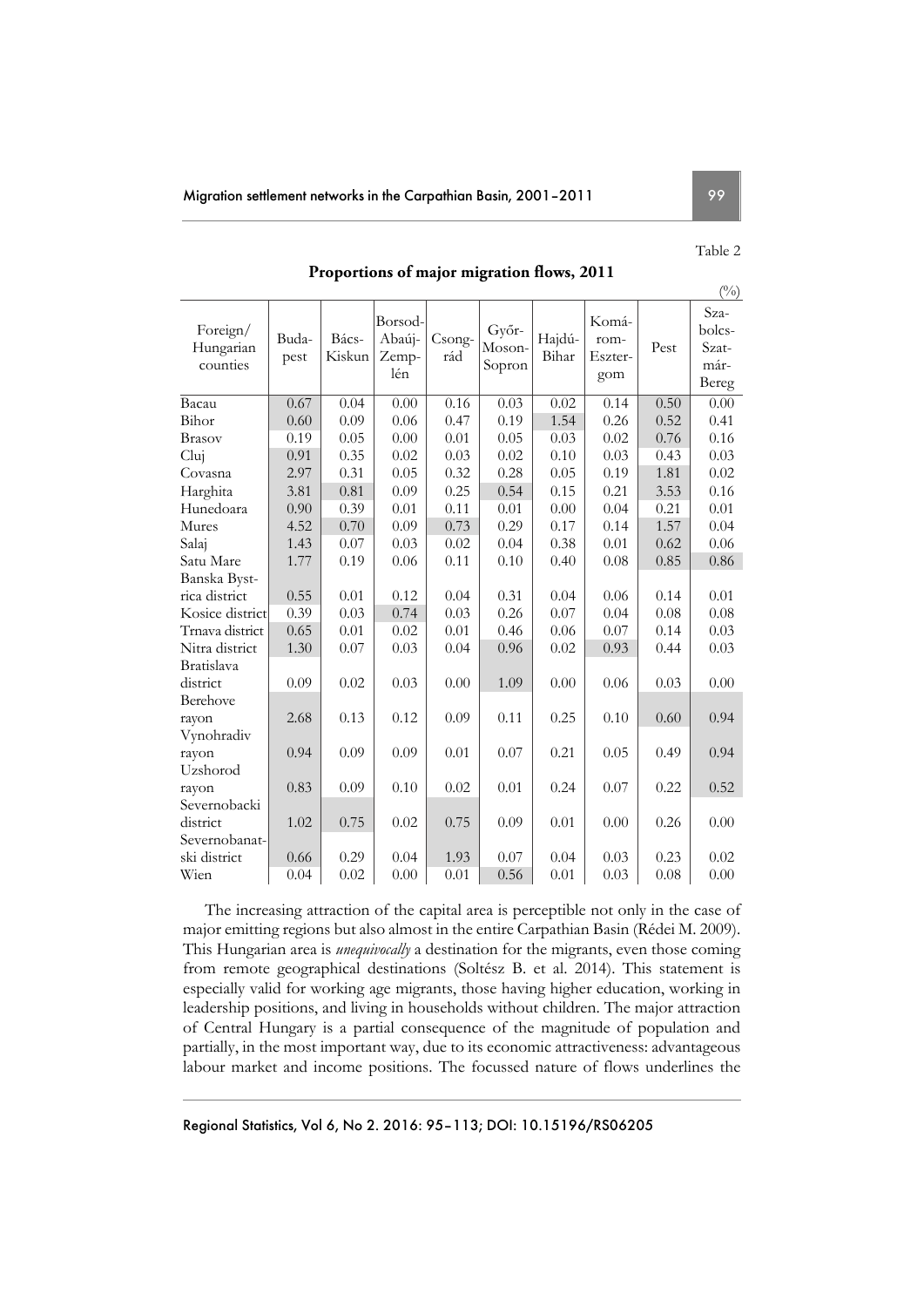economic motivations behind a significant portion of the migratory movements; however, the cultural and educational opportunities might have also contributed to the attractiveness of the destination. The border areas are rather considered as local destinations. In case of small geographic distances and movements near the border, the rate of those moving with their children is higher. The distance factor displays the cost and partly the risks involved in migration. In this light, it is not surprising that people that are more educated undertake or are capable of visiting distant destinations (e.g. Budapest and Pest county, which are the same in terms of labour market). However, shorter distance is less costly (shorter distance provides greater access to local knowledge), less risky, and provides easier mobility. Most likely, these reasons might contribute towards the fact that families with children prefer the short distance option. For example, this option enables them to reserve the possibility of nonmonetary transfers from the family (e.g. family assistance, contribution towards caring, and making provisions for children), which cannot be utilised due to the cost factors involved in case of greater distances. In case of near-border movements, the occupations and levels of education of the migrants are more diversified; however, the differences between the economic activity of short-distance and long-distance migrants are not significant. Therefore, the differences are not primarily in terms of employment, but in the nature of occupations. Migrants who worked in occupations that did not require educational qualifications could be found almost everywhere in the country by 2011, and such migrants gained prominence in studies focussing on cross-border relationships. In our opinion, in the case of migration among the Carpathian regions, the settlement of less skilled labour and families with children clearly underlines the special consideration given to the cost factor involved in the migration distance. The role of distance as a cost factor is markedly present in the theoretical tradition of migration. Among classical authors, Sjaastad (1962) assumed that the cost of moving is proportional to the distance of migration. Distant moves are accompanied by higher risk or significant monetary and psychic costs, while the shorter ones have the opposite effect. Therefore, it is real that families with children have preferred short-haul destinations while reserving their previous connections and networks (for example, seeking assistance from parents located across the border).

## **Depiction of migration relations**

The most common way to display migration links is through flow charts (Tobler 2003; Daróczi–Bálint, 2015). The charts presented here—due to the one-way connections correspond to the so-called 'Desire line' maps that indicate the connections of given points using straight lines. Counties across the border and those within Hungary have been identified with their geometrical centres. The lines point to the destinations of those arriving in Hungary and the connection structure of the counties across the border. For the 'readability' (transparency) of the map, the representation under 100 migrations was disregarded. The thickness of the lines and the differences in hue, similar to that applied in thematic maps, express the difference in the number of migrations.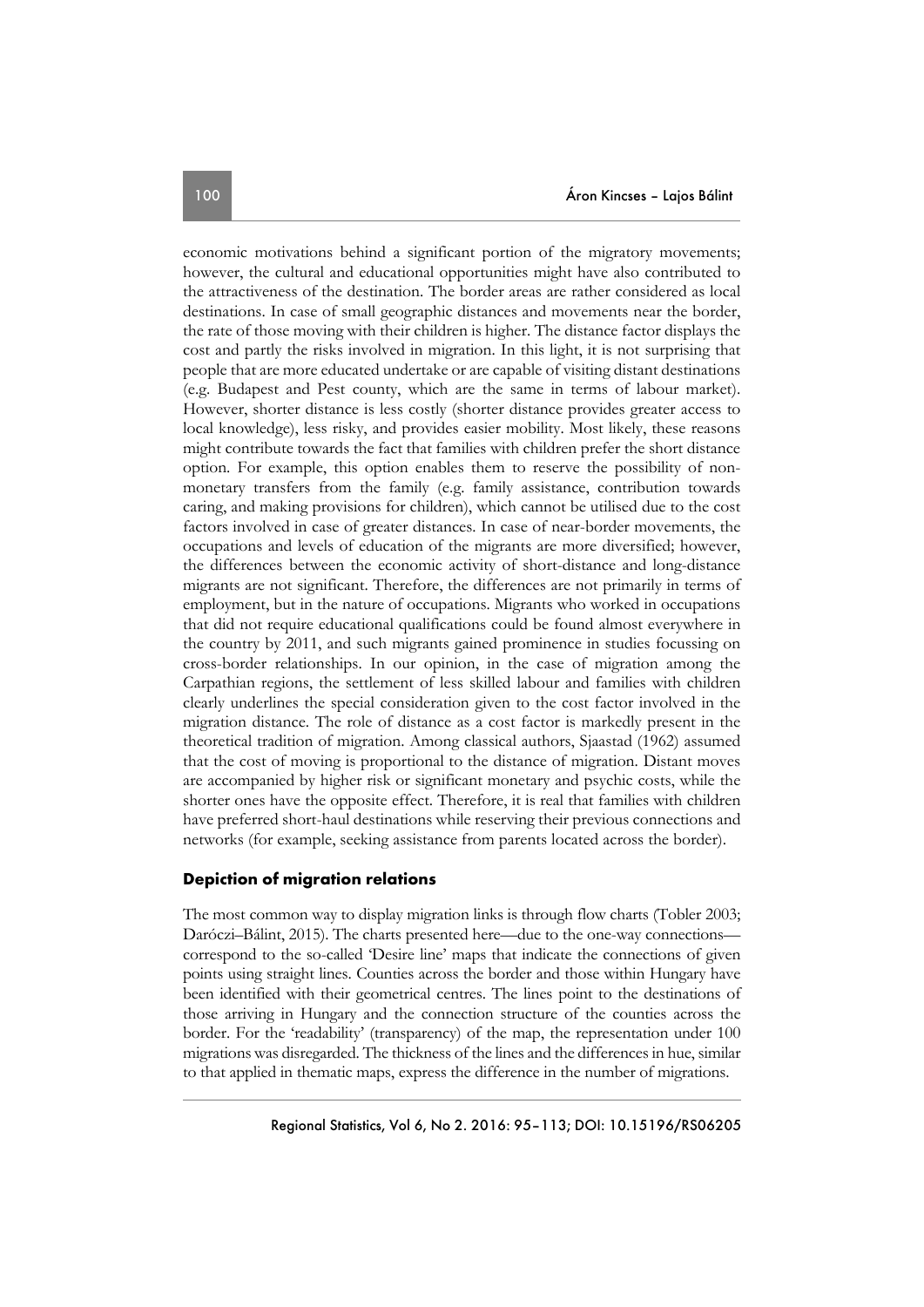Figure 1



\* The maps illustrating the networks have been prepared with the help of QGIS software FlowMapper plugin (Güllüoğlu 2013). Figure 2

## **Relationship between regions of the place of birth and current Hungarian residence of foreign citizens above 24 years, by education**

**2001** 



 $151 - 250$ 

 $351 - 450$  $-451-$ 

 $\rightarrow$  251 – 350

Regional Statistics, Vol 6, No 2. 2016: 95–113; DOI: 10.15196/RS06205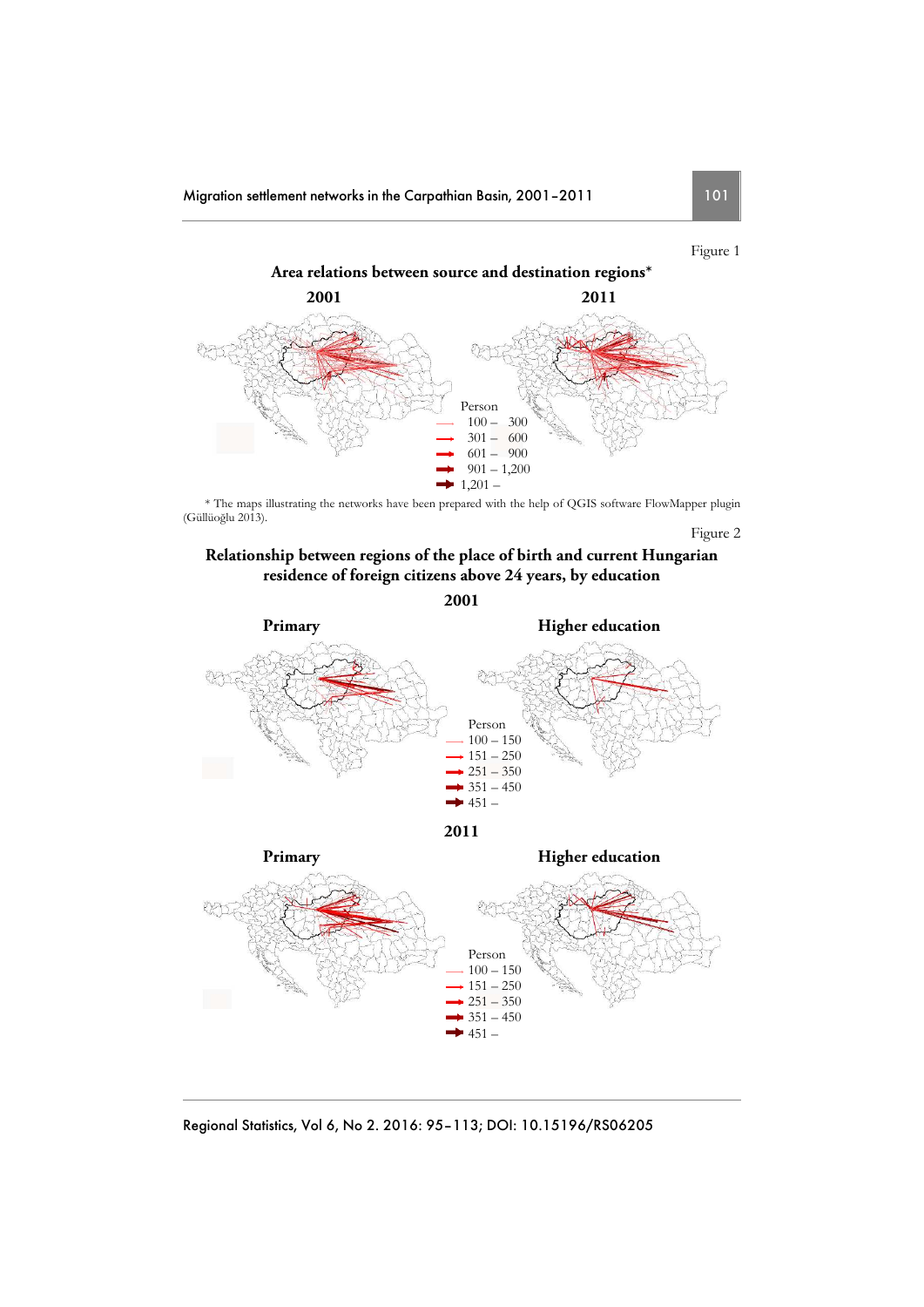## Figure 3

**Relationship between regions of the place of birth and current Hungarian residence of foreign citizens above 24 years, by type of household** 



**2011** 

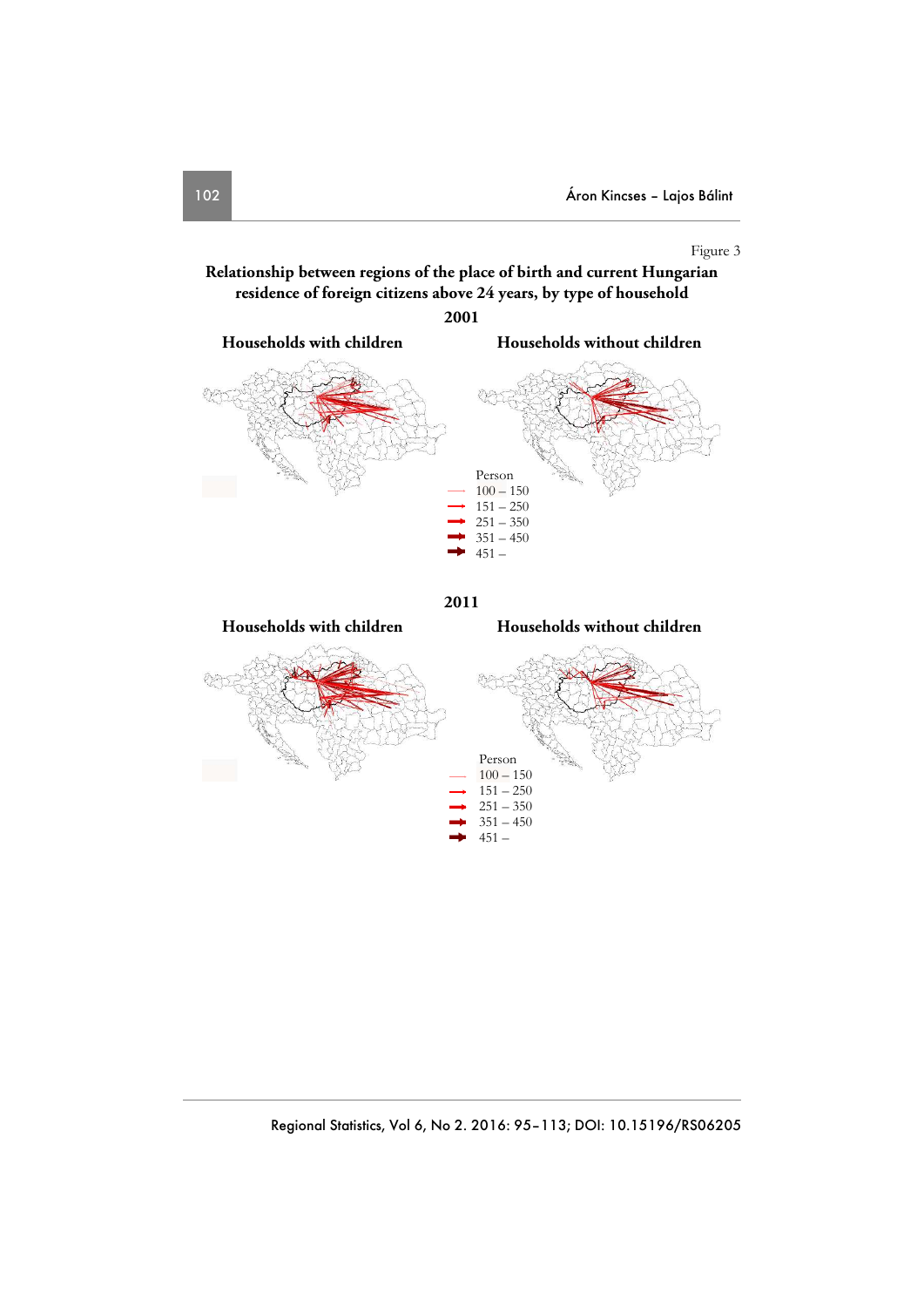## Figure 4

## **Relationship between regions of the place of birth and current Hungarian residence of foreign citizens aged 25–64 years, by economic activity**



**2011** 

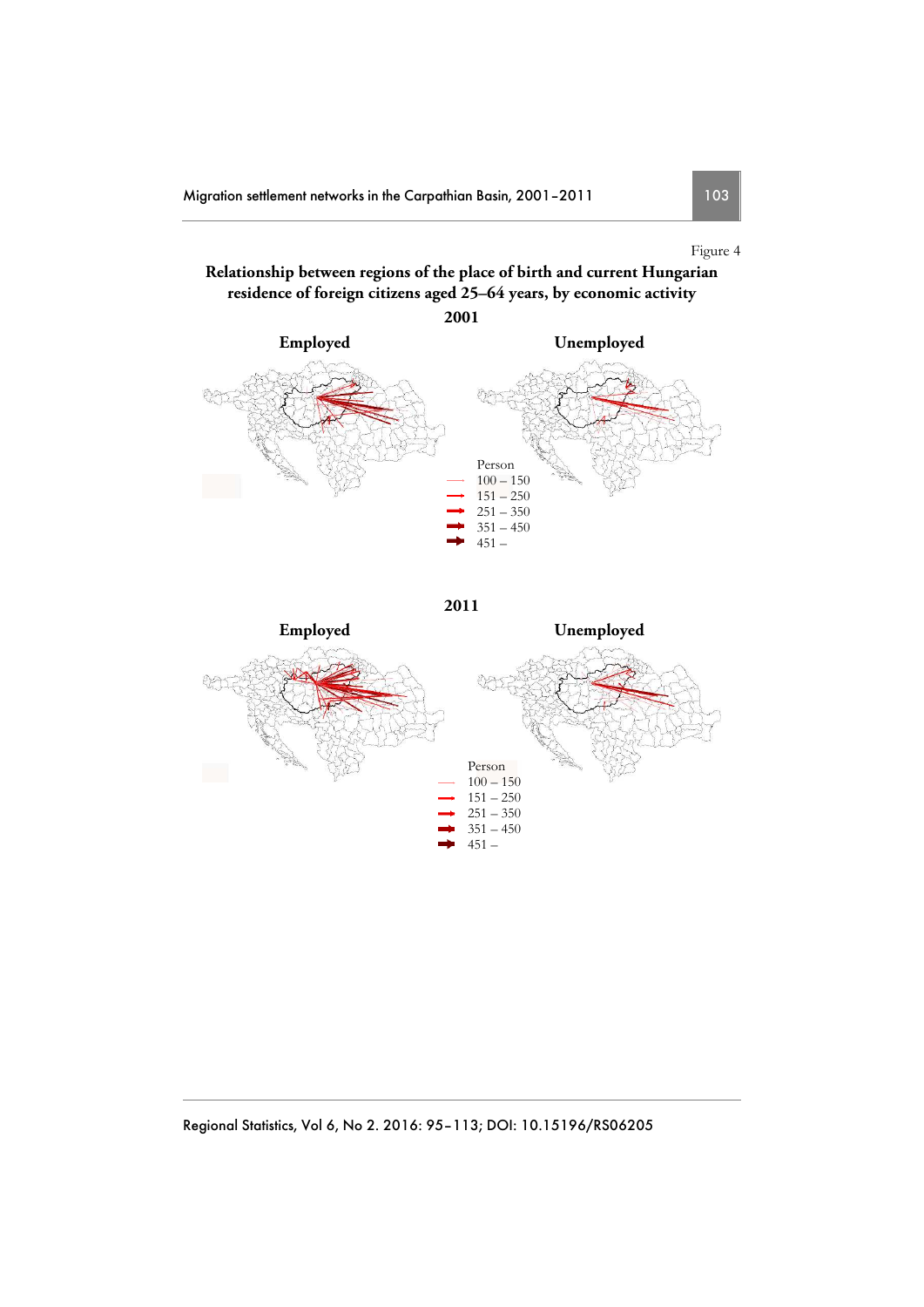**Simple occupations (not requiring** 

### Figure 5

**Relationship between regions of the place of birth and current Hungarian residence of foreign citizens aged 25–64 years, by occupation** 

**2001** 





**Economic, administrative managers,** 



## **Networks of migration settlements**

In the previous section, we have strived to establish the relationship between regions of the place of birth and current Hungarian residence of foreign citizens, at the NUTS3 level, arriving from neighbouring countries in Hungary and the demographic and labour market variables of migrants. Currently, we have tried to analyse in detail the internal features of the settlement networks. Network analysis started in the second half of the twentieth century (Erdős P. et al, 1959, 1960; Bollobás B. et al, 1976). One of the most interesting theses of this era representing a paradigm changing (M. Buchanan, 2003) is that any two people on earth are connected by six degrees of separation (acquaintances connection). Subsequent to these initial theses of graph theory, the network theory gained recognition as a new discipline due to its new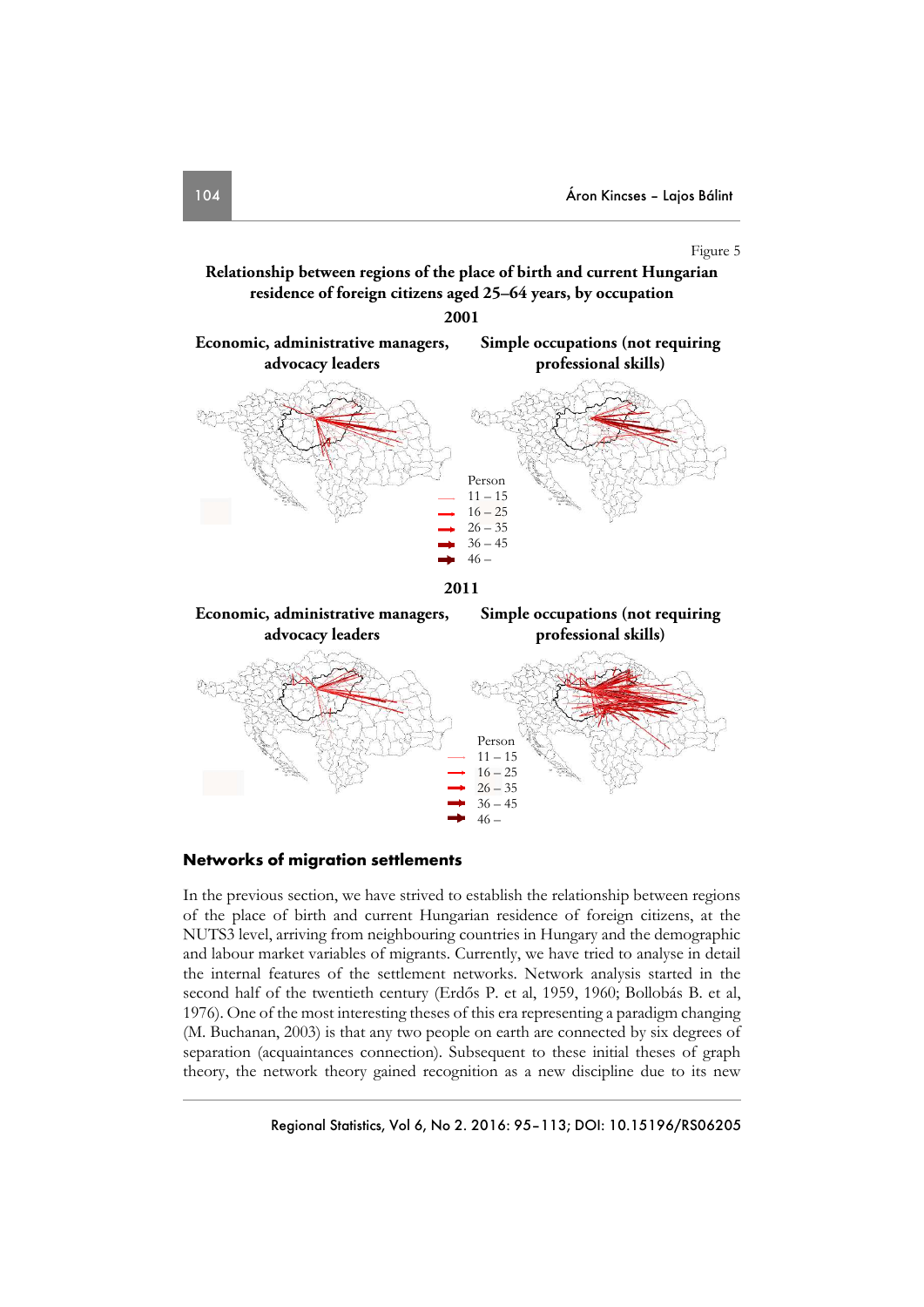abstractions. This was based on the findings, according to which every network, living or dead, existing in nature or artificial, comes into being partly according to identical organising principles. That means that the Internet, human relations, and neural network of the brain are very similar in their properties (Barabási A. L., 2008).

Degree distribution (links distribution) of random systems follows a bell curve. In other words, the majority of points have about the same number of connections and the probability of the existence of those points having large and a small number of connections is insignificant (distribution of people according to height produces this curve, and the probability of the existence of extremely tall or extremely short people is small). In general, a road network of a country—where the connections of the settlements refer to specific points and the interconnection of roads refer to the links—resembles of a random network. Precisely, the scale-free network (according to a power law), like in most networks, describes the relationships between people. Here, the degree distribution according to a power law predicts that the highest number of points (people) have only a small number of different social connections (the majority of people do not know ten thousand or hundred thousand other people in person), which is held together by some hubs facilitating large interconnections. A good example for this is the map in the bottom right of the following figure that shows the air traffic system: many small airfields can be connected by a few main hubs (Barabási A., 2008.)

Figure 6



**Random ad scale-free networks** 

Regional Statistics, Vol 6, No 2. 2016: 95–113; DOI: 10.15196/RS06205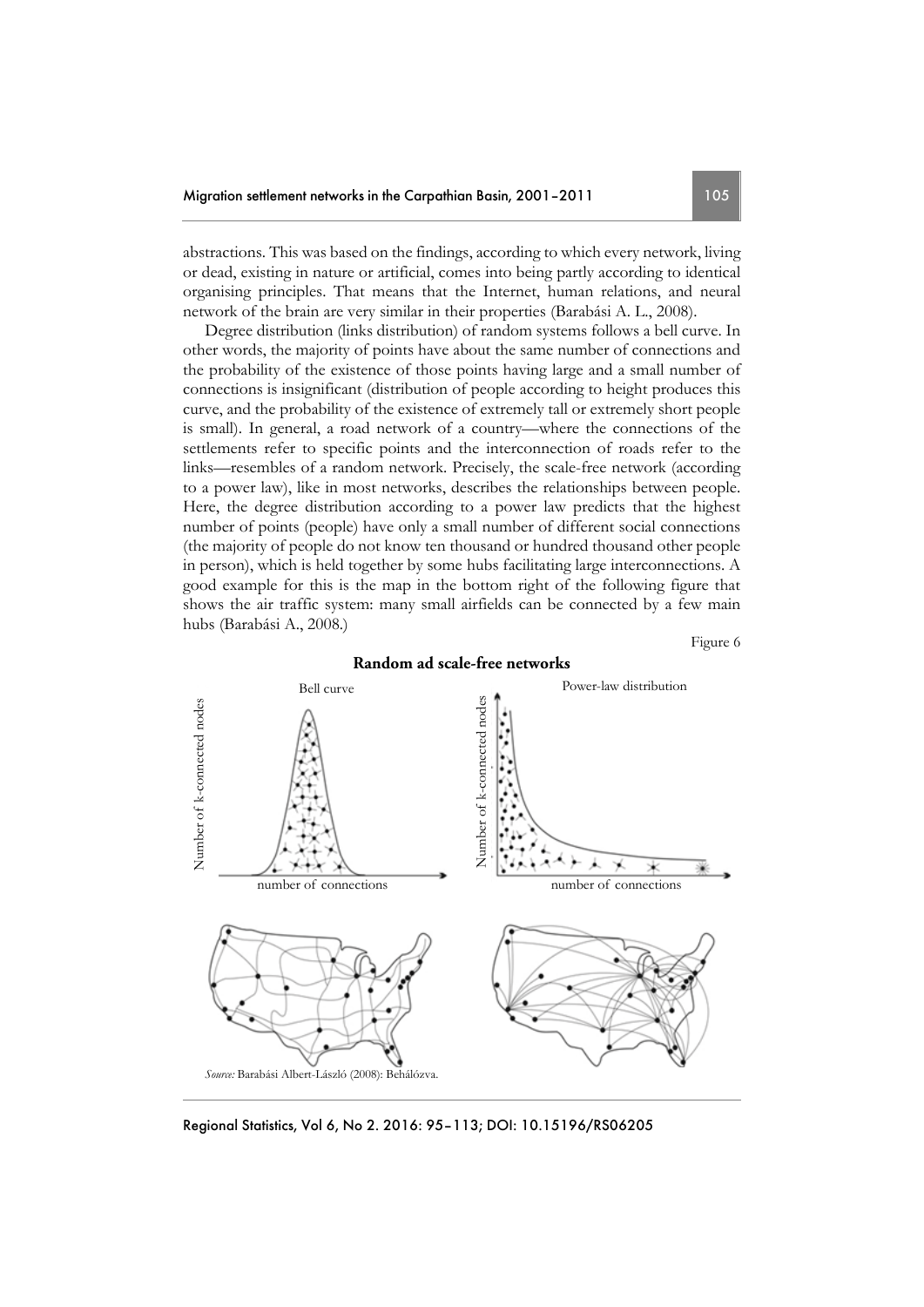For us, the network theory is important from the point of view of migration because of the links between the settlements, which is connected by international migration that is affecting Hungary. It means that the settlements are the vertices of the graph.

Two settlements are connected by an edge (they are linked) if international migration has taken place between the two settlements, i.e. someone has migrated from a settlement by moving to another (Hungarian) settlement, regardless of the number of migrants (probably personal relationship among migrants shows similar attributes, but data compilation on such personal contacts of migrants is unavailable). We consider it important to analyse the connection network of Hungarian host settlements in the Carpathian Basin because it shows the extent to which a migration is diversified and the degree of 'embeddedness' in the settlement.

On October 1, 2001 (referring to the date of the census), Budapest had the most Romanian migration connections. Romanian citizens arrived in the capital from 378 different settlements of Romania. Debrecen had the second most links (96), followed by Szeged (87), Békéscsaba (64), and Nyíregyháza (60). By 2011, Budapest further increased the number of its links (417), while Debrecen slightly relegated (69). However, e Érd (71), Szeged (87), Budaörs (48), Kecskemét (55), and Szigetszentmiklós (55) significantly strengthened the settlement links, thereby enhancing the attractiveness of Central Hungary. Degree of the nodes Békéscsaba – Gyula and Debrecen – Nyíregyháza is decreasing, and their place is taken over by the villages surrounding Szeged and Kecskemét. The network's centre of gravity has shifted to the West in the period between the two censuses, but Eastern Hungary, Budapest, and Pest County remained the two key areas.

 In case of Serbia, it is also true that the capital has the settlement links of the highest degree (in 2001: 94, in 2011:109). Connectedness of Szeged (in 2001: 37, in 2011: 97) is the second largest, but more Serbian citizens (2047 people) live here than in the capital (1801 people). This means that more people arrive in Szeged from fewer Serbian settlements near the border (on an average in greater numbers by settlement), while migrants come to the capital from many places but on an average in smaller numbers. In the regional relations, a slight increase can be observed between the two censuses for Pécs (33 to 38), Kecskemét (27 to 37), and Baja (25 to 28), while Kiskunhalas (25 to 22), Hódmezővásárhely (from 22 to 14), and Röszke (from 22 to 8) show significant decreases.

 In case of Ukraine, the number of links of the major cities along the Hungarian border does not increase significantly, while Budapest and several settlements of Pest County are characterised by growth. However, the order among the most connected settlements remained mostly unchanged. Thus, the following ranking is given to the settlement networks: Budapest (145 to 221), Debrecen (45 to 76), Nyíregyháza (46 to 65), Kisvárda (40 to 38).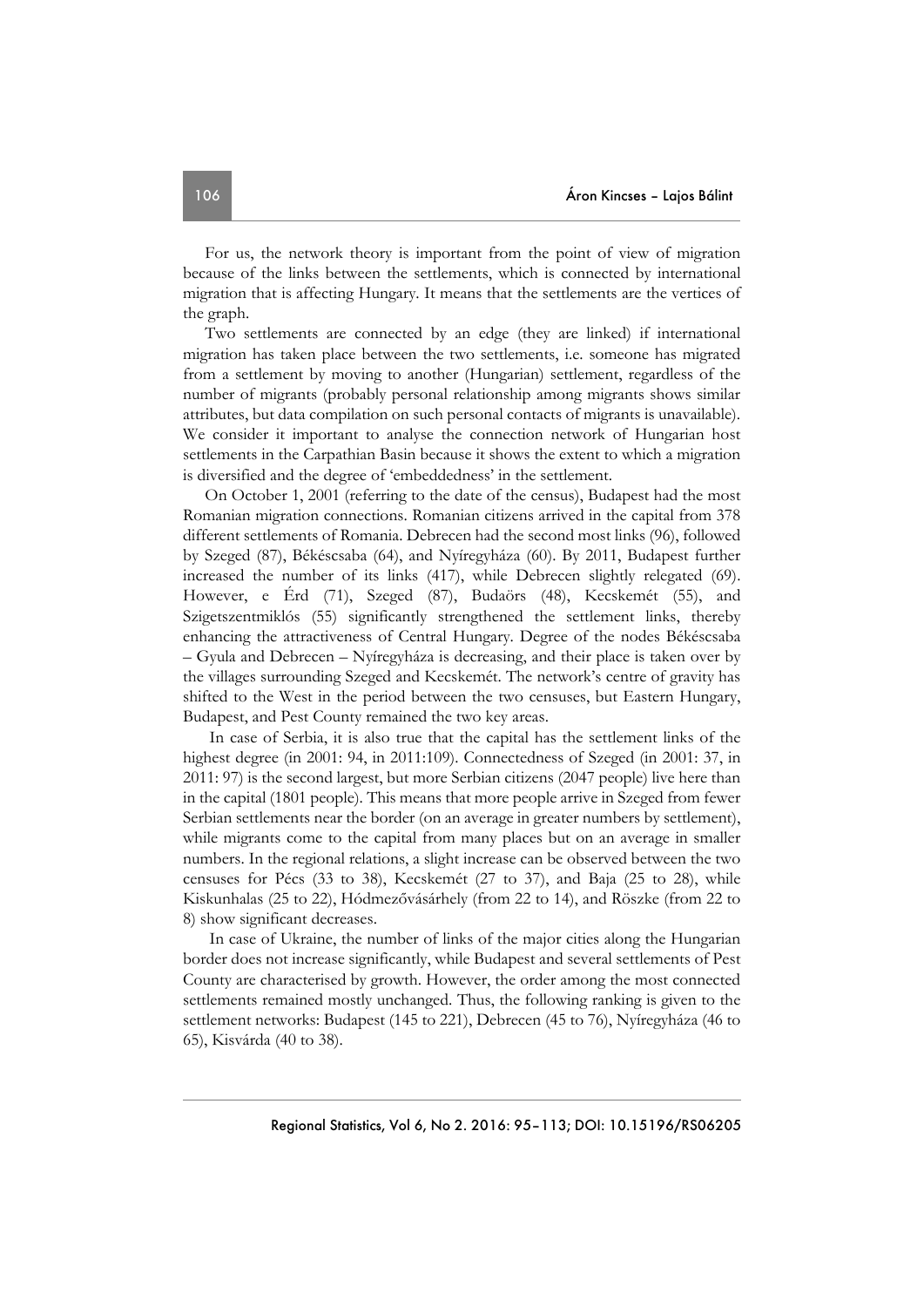Migration settlement networks in the Carpathian Basin, 2001-2011 107

Figure 7



Regional Statistics, Vol 6, No 2. 2016: 95–113; DOI: 10.15196/RS06205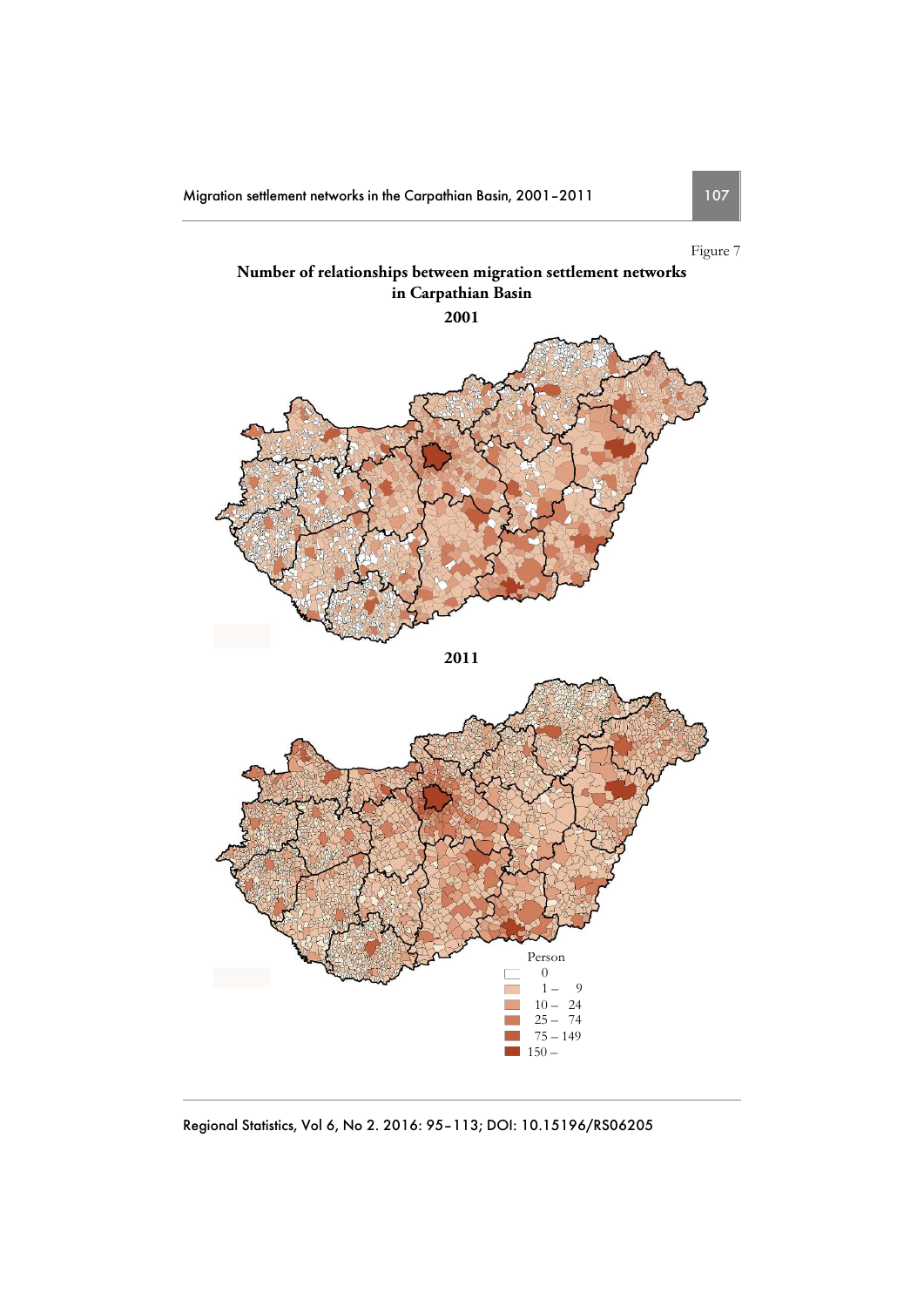Other neighbouring countries do not facilitate much connectedness among the settlements (and migrants) in Hungary. Here, the capital's growing dominance can be observed. In case of Slovakia, the links with Érd (4 to 71) and Budapest (64 to 106) developed in the most dynamic way in 2011. Besides Győr (13 to 37), the connectedness of Miskolc (from 16 to 28), Esztergom (13 to 22), and Komárom (16 to 26) registered an increase. As for the Austrian settlements, they have the most pronounced connections with Budapest (growth: 31 to 164). In addition, the dynamics of Mosonmagyaróvár (7 to 43), Kaposvár (1 to 23), Lenti (3 to 18), Győr (5 to 13), Hegyeshalom (3 to 21), and Fertőd (1 to 21) worth mentioning. Croatia's migration settlement links with Budapest (28 to 34), Győr (1 to 17), and Harkány (9 to 16) have been intensified, while those of Pécs (24 to 14), Mohács (20 to 2), Baja (12 to 2) and Siklós (22 to 9) decreased, i.e. the nearby settlements have lost their network strength. Although Slovenian citizens in Budapest came from eight different settlements, the number of Slovenian citizens in Hungary is minimal. The examination of Hungarian migratory connections in relation to the settlements of all the neighbouring countries reveals that the central role of Budapest and Pest county in strengthening the connections is indisputable.

*Overall, the regions of Central Hungary dynamically increase the number of migration settlements connections, while major border cities lose connectedness. People arrived in Budapest from 744 different settlements of neighbouring countries on 1 October 2001, whose number increased to 1059 by 2011*. Dynamically developing settlements migration networks are characteristic along the axes of Dunakeszi, Fót, Göd, Vác, Szentendre, Pomáz, Budakalász, and Solymár; and Pécel, Maglód, Kerepes, and Gödöllő, with both set of regions starting from Budapest. Linear developments can be witnessed in the major sending countries, while on the western side of the capital a block-like growing structure can be seen with regard to two separate sets of regions: Üllő, Vecsés, Gyál, Monor, Pilis, Cegléd and Érd, Tárnok, Biatorbágy, Budaörs, Törökbálint, Budakeszi, and Szigetszentmiklós.

Examining the degrees (connections) of migration settlement networks, besides Budapest, the migratory links of settlements with neighbouring countries comprising Szeged, Debrecen, Pécs, Kecskemét, Győr, Nyíregyháza, Mosonmagyaróvár, Érd, Miskolc, Szigetszentmiklós, Budaörs, Tatabánya, Rajka, Cegléd, Székesfehérvár, Vecsés, Szentendre, Dunakeszi, Fót, and Vác, the large cities and the settlements close to Budapest, are significant. Connections of the agglomeration of Budapest and those of Szeged, Győr, and Kecskemét increased during the sampled ten years, while the stagnation or decline in the number of connections is typical for the other major towns. *Settlement links and dynamics imply the regional changes in the volume of future migrations. The degree is likely to decrease in cases when the sender areas have exhausted or the host areas have saturated and the previous migration flows have declined. In addition, the attractiveness of other areas might influence the choice of new migrants.*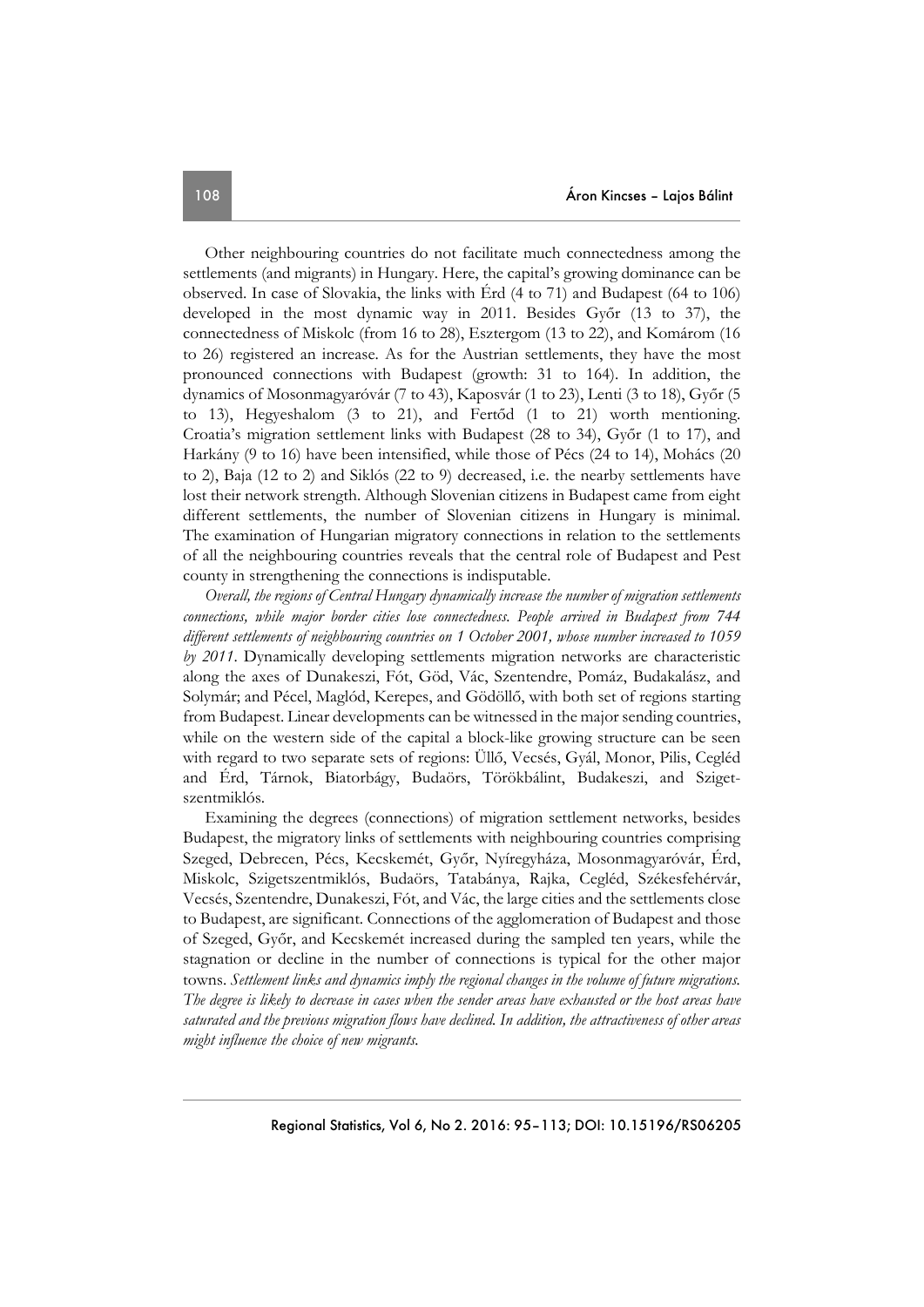After determining all Hungarian settlements by the degrees, i.e. the number of different settlements of neighbouring countries they had through the international migration, we examined the number of Hungarian settlements disposed of the given degree. The question is whether a random, a scale-free, or another topology will be explored. The results are shown in the case of Romania as of 1 October 2011. Having the given link according to the logarithm of the number of connections, the logarithm of the number of settlements was depicted. The result shows that the closer the graph is to the line, the truer it is that the migration settlement network has power law distribution.

Figure 8

## **Degree distribution of settlements affected in Romanian-Hungarian migration, 2011**



*Most Hungarian settlements have a few connections with Romanian ones through the migration (there are many points of small degrees), while there are a few settlements that have several links.* Amount of Hungarian settlements having the given link by the number of connections according to a power law is (R2≈0,86). *It can be concluded that the Hungarian migration settlement connections from Romania towards Hungary show a scale-free topology. It is not only met in the case of Romania, but also for all the neighbouring countries, individually and together as well*. The R<sup>2</sup> values that measure the accuracy of fit are mentioned in the following table.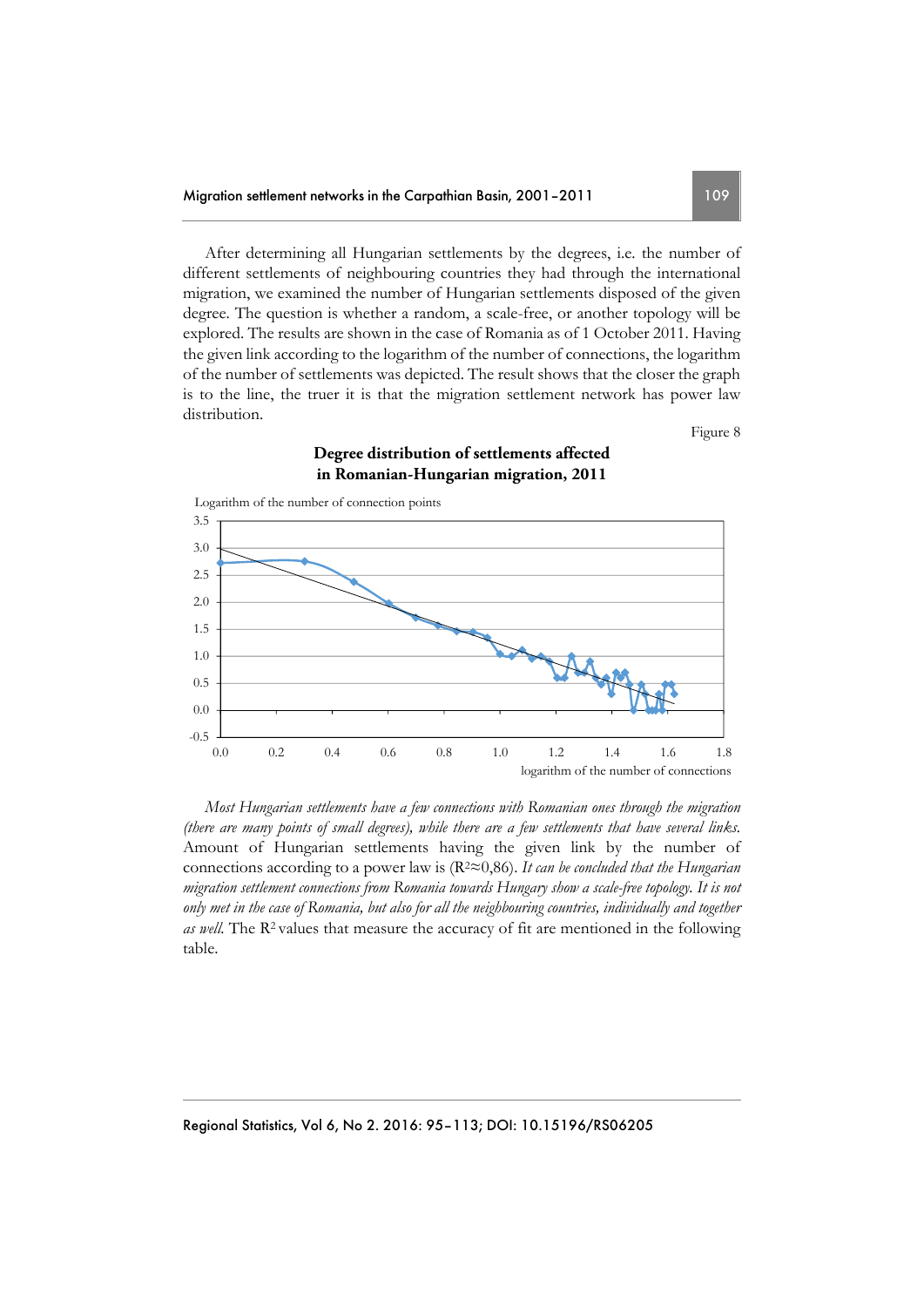Table 3

| to the scale-free topology by citizenship (R2) |       |       |  |  |  |  |
|------------------------------------------------|-------|-------|--|--|--|--|
| Citizenship                                    | 2001  | 2011  |  |  |  |  |
| Romania                                        | 0.862 | 0.856 |  |  |  |  |
| <b>Serbia</b>                                  | 0.846 | 0.687 |  |  |  |  |
| Ukraine                                        | 0.827 | 0.788 |  |  |  |  |
| Slovakia                                       | 0.722 | 0.905 |  |  |  |  |
| Austria                                        | 0.714 | 0.700 |  |  |  |  |
| Croatia                                        | 0.777 | 0.726 |  |  |  |  |
| Slovenia                                       | 0.985 | 0.900 |  |  |  |  |
| Total                                          | 0.868 | 0.815 |  |  |  |  |

# **Fit of degree distributions of migration settlements**

Our results confirm that the network of Hungarian settlements affected by the migration clearly shows a scale-free topology (Kincses Á., 2012). Scale-free topology is the direct consequence of the expanding nature of real networks (Barabási A., 2008). A network exhibits scale-free topology because of its number of connections—settlements with more connections will be far more attractive for the migrants than those having a lesser degree *(1).* According to the theory of migration networks (Sandu D., 2000; Kis, T., 2007), integration into a new environment is successfully carried out when it is aided by former family and friends. Following the 'beaten path' of emigration involves establishing contacts with previous immigrants, which also has a significant impact on the subsequent migration decisions (Rédei M., 2005). This is underpinned by the fact that one of the main 'tracks' of access to a certain country involves family reunification in most countries even today. Several newcomers also settle down with their kin and *acquaintances*.

*Therefore, migration is more 'embedded' into a settlement with more links. In addition, greater potential migrant populations can be absorbed into a network by tapping the social and family circle of the migrants. A migrant is likely to choose a popular settlement with many connections, about*  which more information is available, rather than an unfamiliar settlement. Thus, the direction and magnitude of migration are affected the most by the appearance of migration networks in addition to income inequalities and migration distances. However, it is also visible that the settlements of greater degrees are generally larger in size, which may also be related to labour market positions. The size of target areas is cardinal because of the gravitational nature of migration. Relationship by distance and education indicates clearly that network mechanisms do not necessarily prevail.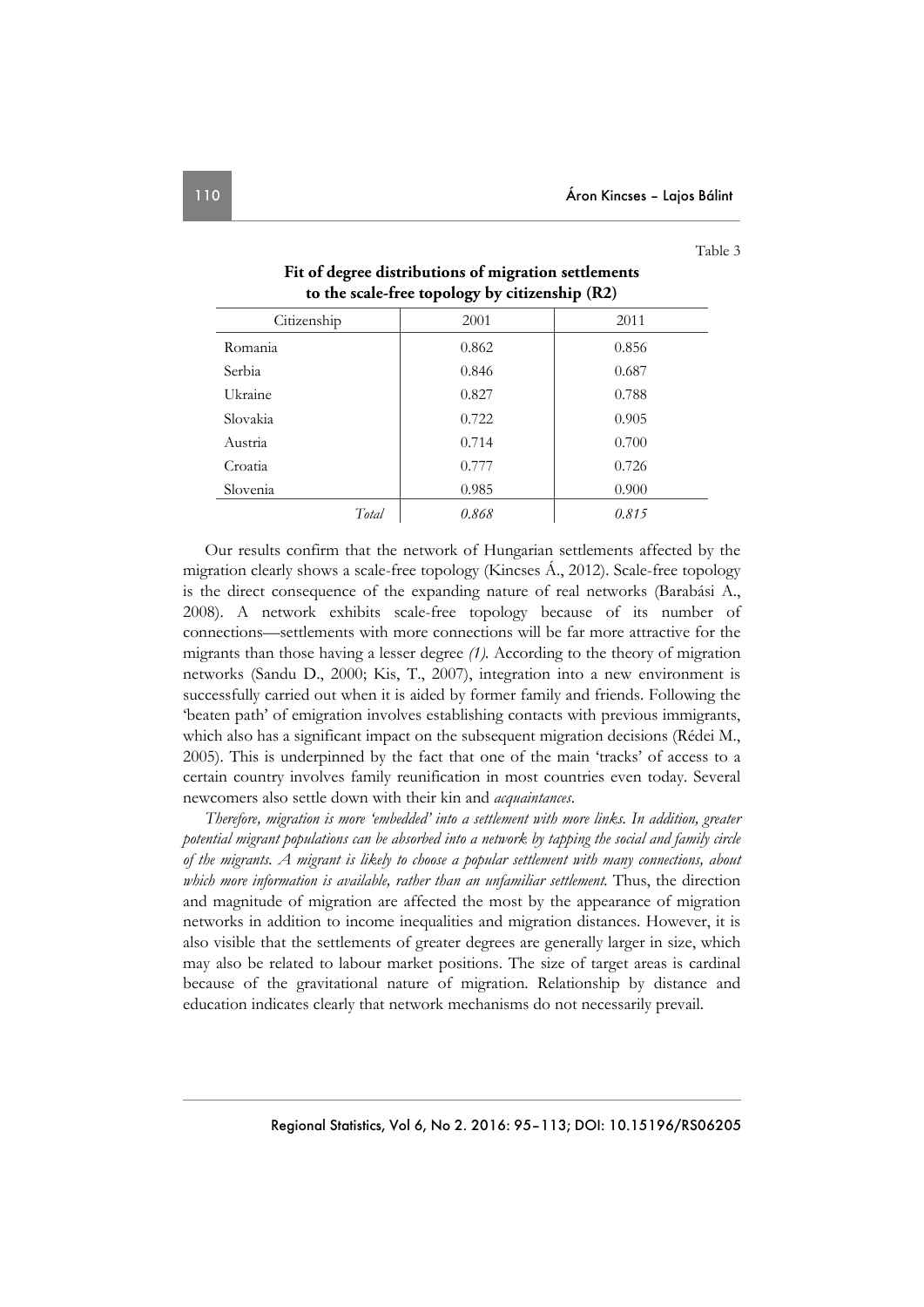### **Summary**

In our study, the connections between the place of residence of birth and current dwelling of foreign citizens coming to Hungary from neighbouring countries were examined in detail. An examination of the connection system indicates the regions that have emerged stronger and those with weaker functional connections (Bell et al., 2003). In addition, depiction of migrations by socio-demographic groups offers more opportunities for understanding differentiated motivations. In general, we can state that the proportion of less-qualified, migrants with children, and unqualified migrants preferring short-distance migration is high, while for longer distances those with higher education become dominant. The potential impact area of migration grows in line with the education and qualification of migrants.

The Hungarian settlement connections of the migration from the neighbouring countries towards Hungary show a scale-free topology. A network exhibits scale-free topology because of its number of connections—settlements with more connections will be far more attractive for the migrants than those having a lesser degree. Greater potential migrant populations can be absorbed into a network by tapping the social and family circle of the migrants. A migrant is likely to choose a popular settlement with many connections, about which more information is available, rather than an unfamiliar settlement. The reasons why the Hungarian settlements are linked more strongly to the network are not random. In development, the build-up of networks causality is an important explanatory factor. If immigrants can find work, higher income, and better living conditions in a settlement, compared to other settlements, the higher standard of living creates a certain attraction; this establishes a pull-effect, and the established networks continue to reinforce this attraction. This implies that most Hungarian settlements have few links from neighbouring countries by migration (there are many points of small degree), while few settlements have many connections. The finding also means that, subsidiarity and regional strategies can play a decisive role, instead of the national migration strategy, in the management of the international migration process.

#### **Acknowledgement**

The Bolyai Research Scholarship has supported this study.

#### **REFERENCES**

ANDERSON, J. – O'DOWN, L. (1999): Borders, Border Regions and Territoriality: Contradictory Meaning, Changing Significance *Regional Studies* 33 (7): 593–604.

BARANYI, B. – BALCSÓK,I. (2004): *Határ menti együttműködés és foglalkoztatás – Kelet-magyarországi helyzetkép* In: Műhelytanulmányok 2004/20, MTA Közgazdaságtudományi Intézet, Budapest.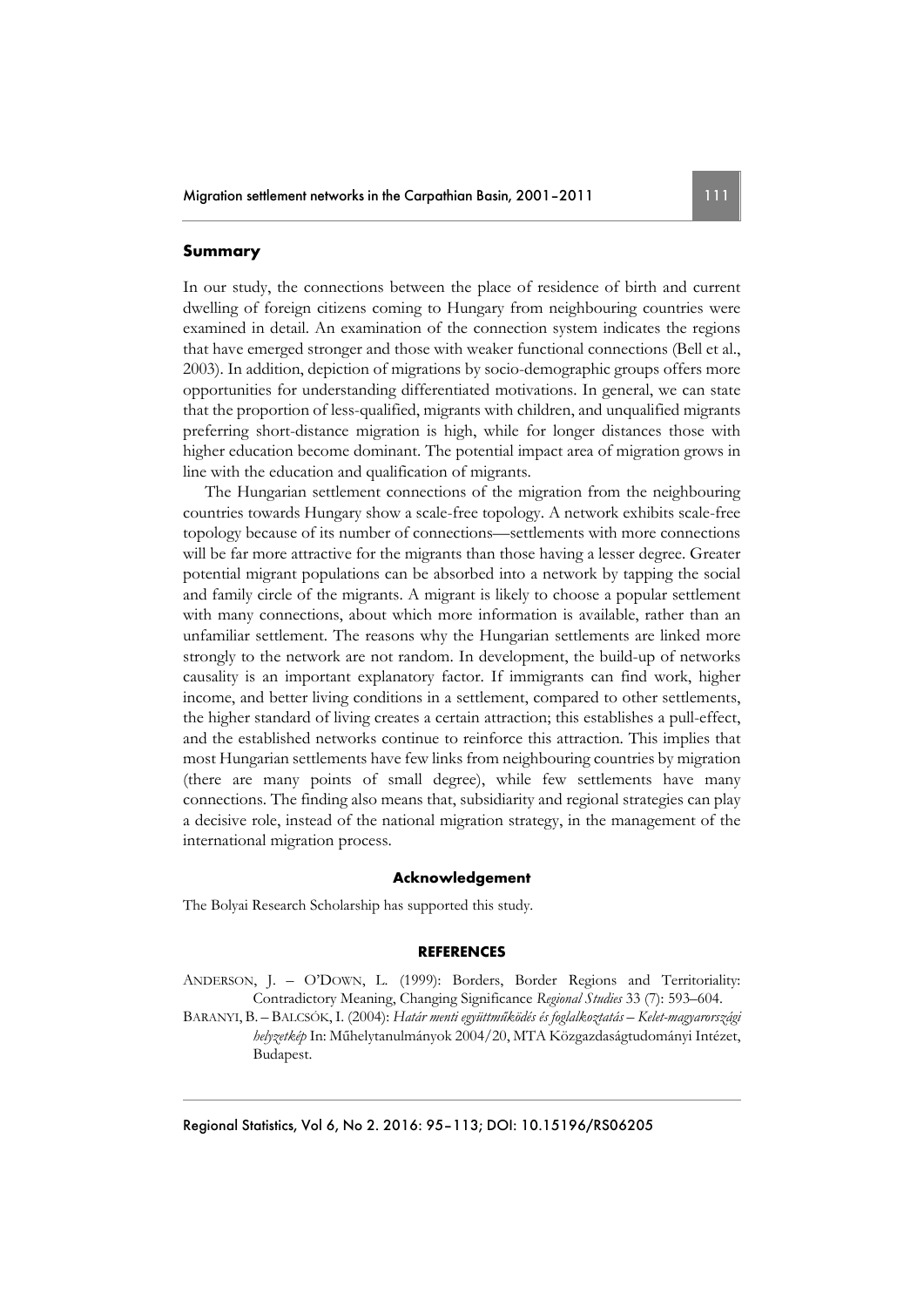- BOLLOBÁS, B. ERDŐS, P. (1976): Cliques in Random Graphs *Math. Proc. Cambridge Phil. Soc*. 80 (3): 419–427.
- BUCHANAN, M. (2003): *Nexus, avagy kicsi a világ* Typotex, Budapest.
- BARABÁSI-ALBERT, L. (2008): *Behálózva* Helikon Kiadó, Budapest.
- BELL, M. BLAKE, M. BOYLE, P. DUKE-WILLIAMS, O. REES, P. STILLWELL, J. HUGO, G. (2002): Cross-National Comparison of Internal Migration: Issues and Measures *Journal of the Royal Statistical Society. Series A (Statistics in Society)* 165 (3): 435–465.
- GÜLLÜOĞLU, C. (2013) FlowMapper v0.4

https://plugins.qgis.org/plugins/FlowMapper/version/0.4/

- DARÓCZI, G. BÁLINT, L. (2015): Áramlástérkép R-ben *Területi Statisztika* 55 (4): 339–355.
- ERDŐS, P. RÉNYI, A. (1959): On Random Graphs. I. *Publicationes Mathematicae* 6: 290–297.
- ERDŐS, P. RÉNYI, A. (1960): On The Evolution of Random Graphs *Magyar Tudományos Akadémia Mat. Kutató Int. Közl.* 5 (1-2): 17–61.
- ESTÉLYI, K. KESZEGH, B. KOVÁCS, P. MIKÓCZY, I. (2006): Munkaerőmozgás a szlovák– magyar határ mentén *Fórum Társadalomtudományi Kutató Szemle* 8 (1): 25–48.
- FERCSIK, R. (2008): Szülőföldről a hazába és vissza? In: Szarka, L. Kötél, E. (szerk.): *Határhelyzetek. Külhoni magyar egyetemisták peregrinus stratégiái a 21. század elején* pp. 124–138., Balassi Intézet Márton Áron Szakkollégium, Budapest.
- HANSEN, N. (1977): Border Regions: a Critique of Spatial Theory and an European Case Studies *Annals of Regional Science* 11 (1): 1–12.
- ILLÉS, S. KINCSES, Á. (2009): Cirkuláció és migráció Magyarország nemzetközi vándormozgalmában *Statisztikai Szemle* 87 (7–8): 729–747.
- KINCSES, Á. (2012): *A Kárpát-medence ezredforduló utáni migrációs hálózatának vizsgálata* Központi Statisztikai Hivatal, Budapest.
- KIS, T. (2007): Demográfiai modellek és a migráció *Régió* 18 (2): 160–189.
- MELEGH, A. L. (2011): Globalizáció és migráció Magyarországon *Educatio* 20 (2): 206–219.
- RÉDEI, M. (2005): A nemzetközi vándorlás folyamatának irányítása *Statisztikai Szemle* 83 (7): 662–680.
- RÉDEI, M. (2007): *Mozgásban a világ, a nemzetközi migráció földrajza* Eötvös Kiadó, Budapest.
- RÉDEI, M. (2009): Foreigners in Budapest *Hungarian Statistical Review* 13 (87): 31–49.
- SOLTÉSZ, B. ERŐSS, Á. KARÁCSONYI, D. KINCSES, Á. (2014): Hungary: cross border migration in a fragmented ethnic space In: ERŐSS, Á. – KARÁCSONYI, D. (eds): Discovering migration between Visegrad countries and Eastern Partners pp. 72– 87., Geographical Institute, Research Centre for Astronomy and Earth Sciences of the Hungarian Academy of Sciences, Budapest.
- SANDU, D. (2000): Migraţia transnaţională a românilor din perspectiva unui recensământ comunitar *Sociologia Romaneasca* 3–4: 5–52.
- SJAASTAD, L. A. (1962): The Costs and returns of Human Migration *The Journak of Political Economy* 70 (5): 80–93.